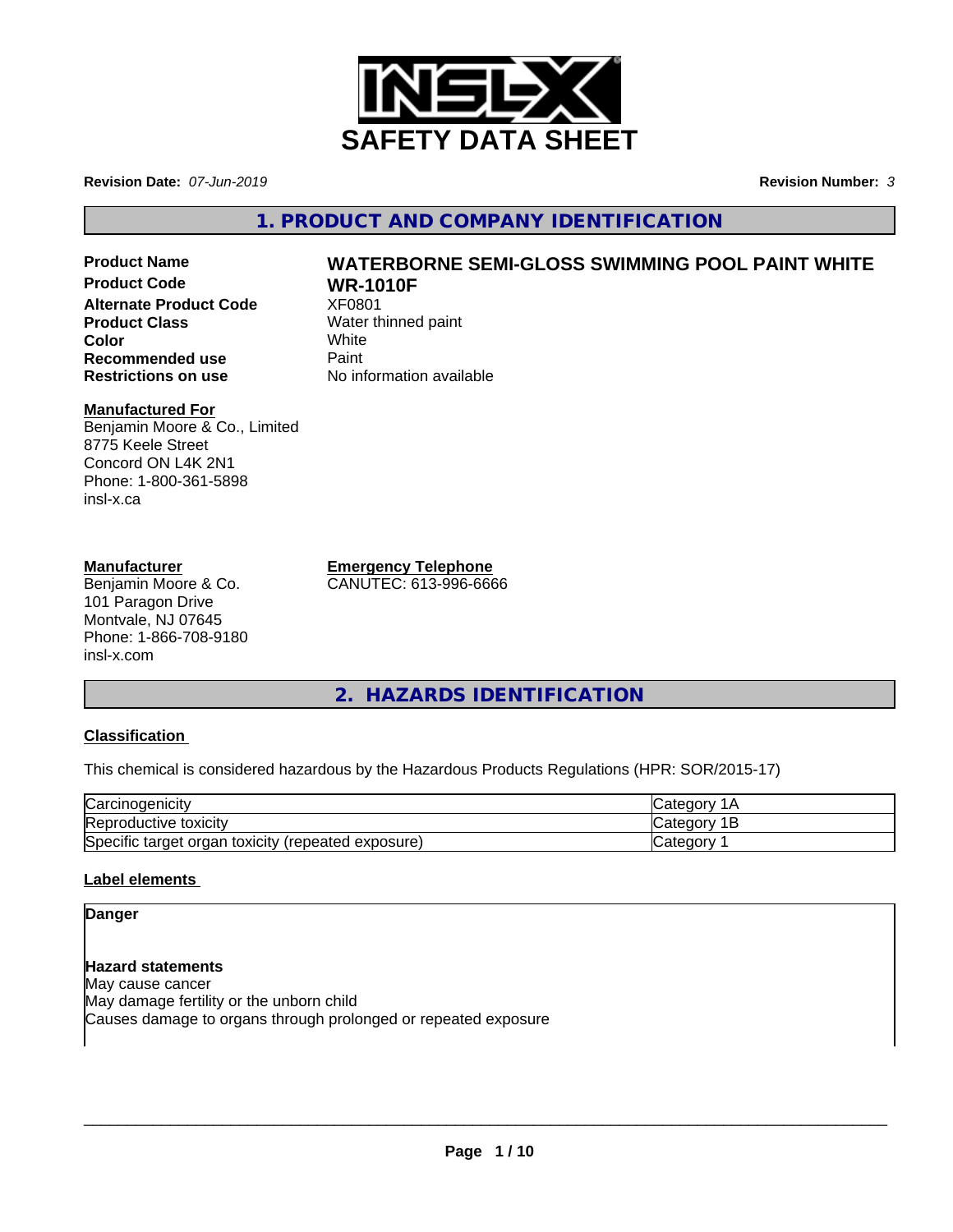

**Appearance** liquid **Odor in the original of the original of the original of the original of the original of the original of the original of the original of the original of the original of the original of the original of t** 

### **Precautionary Statements - Prevention**

Obtain special instructions before use Do not handle until all safety precautions have been read and understood Use personal protective equipment as required Do not breathe dust/fume/gas/mist/vapors/spray Wash face, hands and any exposed skin thoroughly after handling Do not eat, drink or smoke when using this product

#### **Precautionary Statements - Response**

IF exposed or concerned: Get medical advice/attention

#### **Precautionary Statements - Storage**

Store locked up

#### **Precautionary Statements - Disposal**

Dispose of contents/container to an approved waste disposal plant

#### **Other information**

No information available

| <b>Chemical name</b>                             | <b>CAS No.</b> | Weight-%   | <b>Hazardous Material</b><br>registry number<br>(HMIRA registry #) | Date HMIRA filed and<br>Information Review Act date exemption granted<br>(if applicable) |
|--------------------------------------------------|----------------|------------|--------------------------------------------------------------------|------------------------------------------------------------------------------------------|
| Titanium dioxide                                 | 13463-67-7     | $10 - 30%$ |                                                                    |                                                                                          |
| 2-Butoxyethanol                                  | 111-76-2       | $3 - 7%$   |                                                                    |                                                                                          |
| Silica, crystalline                              | 14808-60-7     | $-5%$      |                                                                    |                                                                                          |
| Silica, mica                                     | 12001-26-2     | $-5%$      |                                                                    |                                                                                          |
| 2,2,4-trimethyl-1,3-propanediol<br>diisobutyrate | 6846-50-0      | $-5%$      |                                                                    |                                                                                          |
| Propanoic acid, 2-methyl-,<br>monoester with     | 25265-77-4     | - 5%       |                                                                    |                                                                                          |
| 2,2,4-trimethyl-1,3-pentanediol                  |                |            |                                                                    |                                                                                          |
| Silica amorphous                                 | 7631-86-9      | $-5%$      |                                                                    |                                                                                          |
| 1-Methyl-2-pyrrolidinone                         | 872-50-4       | $0.5 - 1%$ |                                                                    |                                                                                          |

# **3. COMPOSITION INFORMATION ON COMPONENTS**

\*The exact percentage (concentration) of composition has been withheld as a trade secret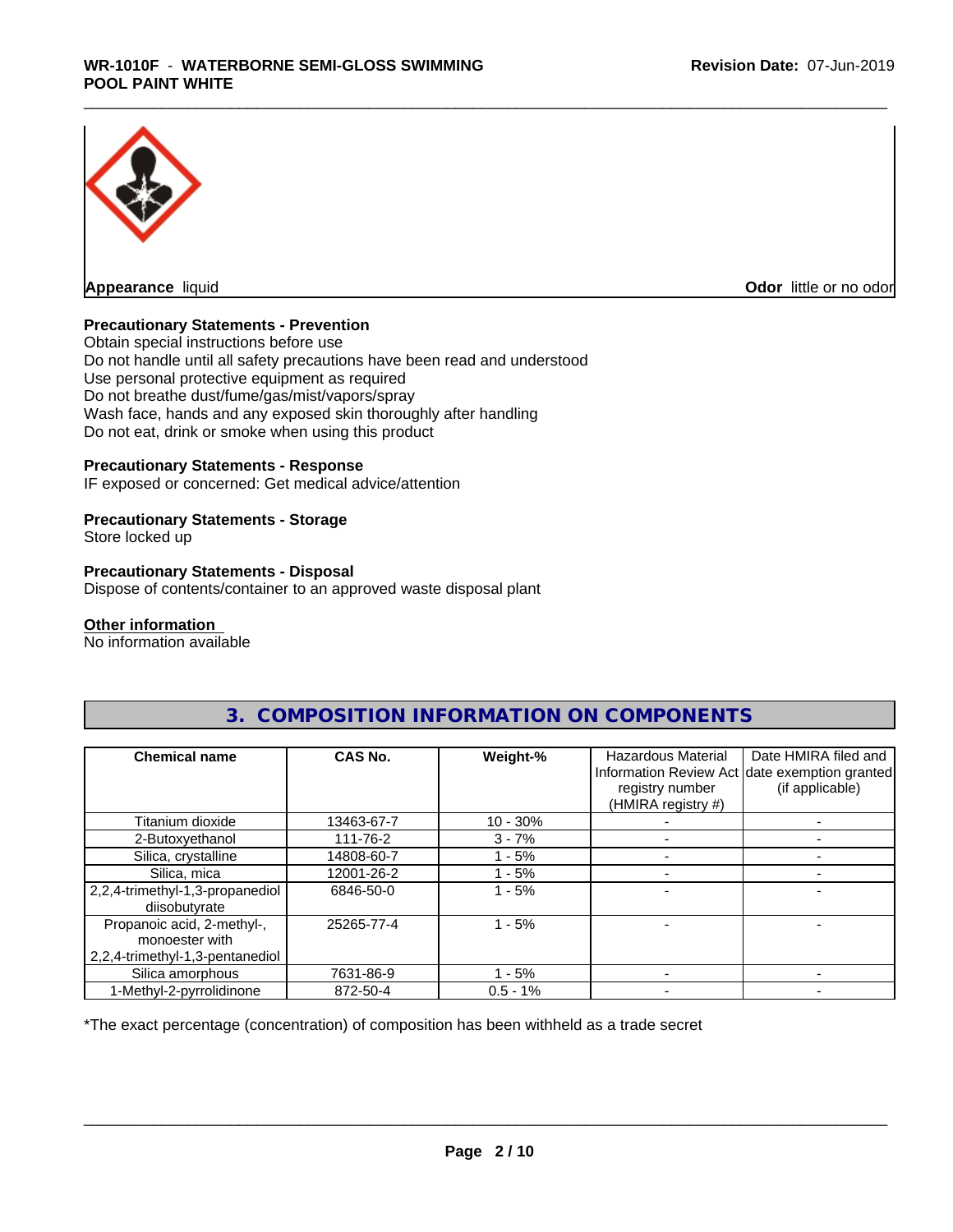|                                                                                  | 4. FIRST AID MEASURES                                                                                                                        |
|----------------------------------------------------------------------------------|----------------------------------------------------------------------------------------------------------------------------------------------|
| <b>General Advice</b>                                                            | No hazards which require special first aid measures.                                                                                         |
| <b>Eye Contact</b>                                                               | Rinse thoroughly with plenty of water for at least 15<br>minutes and consult a physician.                                                    |
| <b>Skin Contact</b>                                                              | Wash off immediately with soap and plenty of water while<br>removing all contaminated clothes and shoes.                                     |
| <b>Inhalation</b>                                                                | Move to fresh air. If symptoms persist, call a physician.                                                                                    |
| Ingestion                                                                        | Clean mouth with water and afterwards drink plenty of<br>water. Consult a physician if necessary.                                            |
| <b>Most Important Symptoms/Effects</b>                                           | None known.                                                                                                                                  |
| <b>Notes To Physician</b>                                                        | Treat symptomatically.                                                                                                                       |
|                                                                                  | 5. FIRE-FIGHTING MEASURES                                                                                                                    |
| <b>Suitable Extinguishing Media</b>                                              | Use extinguishing measures that are appropriate to local<br>circumstances and the surrounding environment.                                   |
| Protective equipment and precautions for firefighters                            | As in any fire, wear self-contained breathing apparatus<br>pressure-demand, MSHA/NIOSH (approved or equivalent)<br>and full protective gear. |
| <b>Specific Hazards Arising From The Chemical</b>                                | Closed containers may rupture if exposed to fire or<br>extreme heat.                                                                         |
| Sensitivity to mechanical impact                                                 | No                                                                                                                                           |
| <b>Sensitivity to static discharge</b>                                           | No                                                                                                                                           |
| <b>Flash Point Data</b><br>Flash point (°F)<br>Flash Point (°C)<br><b>Method</b> | Not applicable<br>Not applicable<br>Not applicable                                                                                           |
| <b>Flammability Limits In Air</b>                                                |                                                                                                                                              |
| Lower flammability limit:<br><b>Upper flammability limit:</b>                    | Not applicable<br>Not applicable                                                                                                             |
| Health: 2<br>Flammability: 0<br><b>NFPA</b>                                      | Instability: 0<br>Special: Not Applicable                                                                                                    |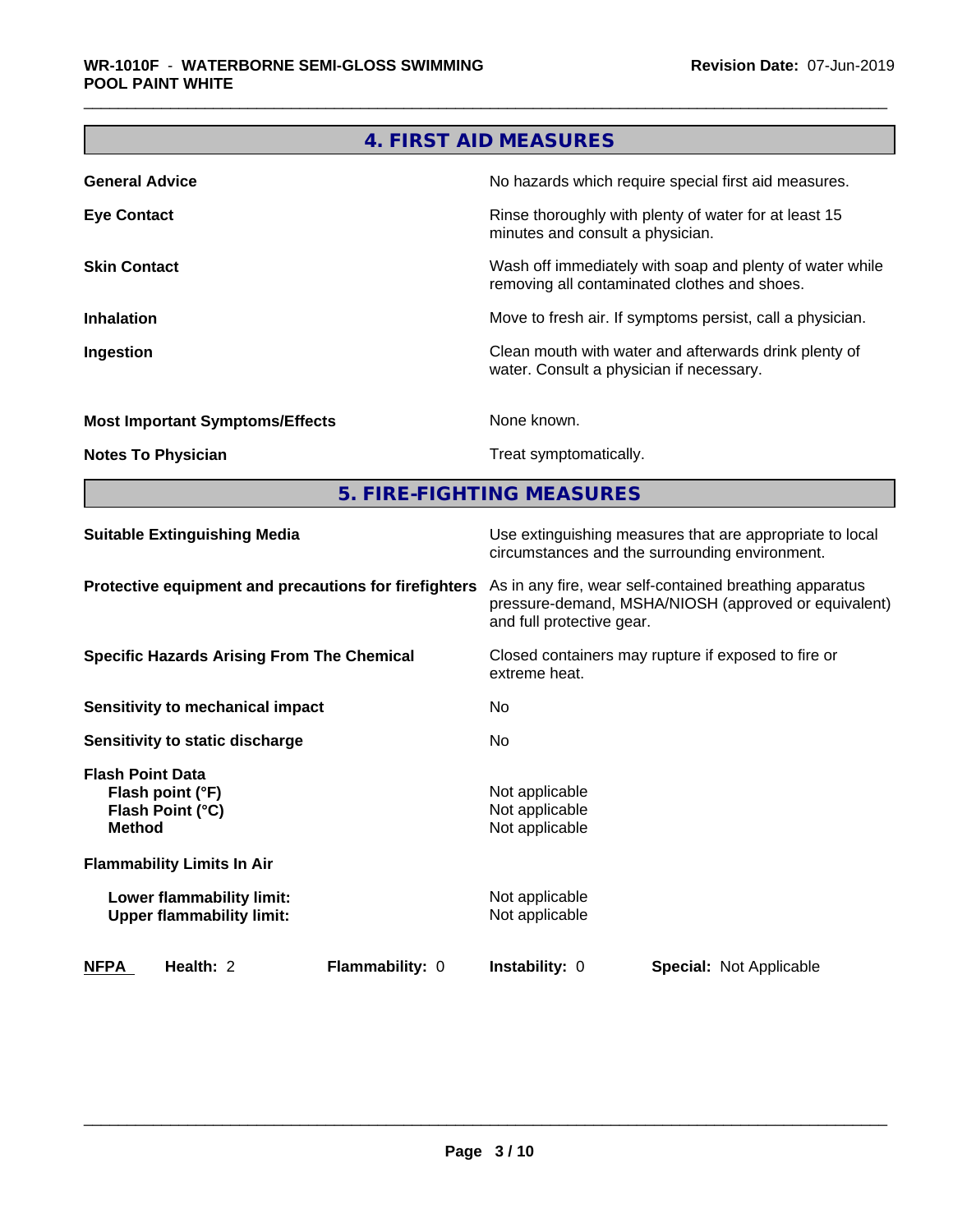#### **NFPA Legend**

- 0 Not Hazardous
- 1 Slightly
- 2 Moderate
- 3 High
- 4 Severe

*The ratings assigned are only suggested ratings, the contractor/employer has ultimate responsibilities for NFPA ratings where this system is used.*

*Additional information regarding the NFPA rating system is available from the National Fire Protection Agency (NFPA) at www.nfpa.org.*

# **6. ACCIDENTAL RELEASE MEASURES**

**Personal Precautions Avoid contact with skin, eyes and clothing. Ensure** Avoid contact with skin, eyes and clothing. Ensure adequate ventilation.

**Other Information Department Information Department Intervent further leakage or spillage if safe to do so.** 

**Environmental precautions** See Section 12 for additional Ecological Information.

**Methods for Cleaning Up Example 20 Soak** up with inert absorbent material. Sweep up and shovel into suitable containers for disposal.

# **7. HANDLING AND STORAGE**

**Handling Handling Avoid contact with skin, eyes and clothing. Avoid breathing H** vapors, spray mists or sanding dust. In case of insufficient ventilation, wear suitable respiratory equipment.

**Storage Keep container tightly closed. Keep out of the reach of Keep** container tightly closed. Keep out of the reach of

#### **Incompatible Materials Incompatible Materials No information available**

**8. EXPOSURE CONTROLS/PERSONAL PROTECTION**

children.

#### **Exposure Limits**

| <b>Chemical name</b>     | <b>ACGIH TLV</b>                | <b>Alberta</b>                    | <b>British Columbia</b>                      | <b>Ontario</b>                 | Quebec                                         |
|--------------------------|---------------------------------|-----------------------------------|----------------------------------------------|--------------------------------|------------------------------------------------|
| Titanium dioxide         | $10 \text{ mg/m}^3$ - TWA       | 10 mg/m $3$ - TWA                 | 10 $mq/m3$ - TWA<br>$3 \text{ mg/m}^3$ - TWA | 10 mg/m $3$ - TWA              | $10 \text{ mg/m}^3$ - TWAEV                    |
| 2-Butoxyethanol          | 20 ppm - TWA                    | 20 ppm - TWA<br>97 mg/m $3$ - TWA | 20 ppm - TWA                                 | 20 ppm - TWA                   | 20 ppm - TWAEV<br>97 mg/m <sup>3</sup> - TWAEV |
| Silica, crystalline      | $0.025$ mg/m <sup>3</sup> - TWA | $0.025$ mg/m <sup>3</sup> - TWA   | $0.025$ mg/m <sup>3</sup> - TWA              | $0.10$ mg/m <sup>3</sup> - TWA | $0.1$ mg/m <sup>3</sup> - TWAEV                |
| Silica, mica             | $3 \text{ ma/m}^3$ - TWA        | $3 \text{ ma/m}^3$ - TWA          | $3 \text{ ma/m}^3$ - TWA                     | $3 \text{ mg/m}^3$ - TWA       | 3 mg/m <sup>3</sup> - TWAEV                    |
| 1-Methyl-2-pyrrolidinone | N/E                             | N/E                               | N/E                                          | $400 \text{ ma/m}^3$ - TWA     | N/E                                            |

**Legend**

ACGIH - American Conference of Governmental Industrial Hygienists

Alberta - Alberta Occupational Exposure Limits

British Columbia - British Columbia Occupational Exposure Limits

Ontario - Ontario Occupational Exposure Limits

Quebec - Quebec Occupational Exposure Limits

N/E - Not established

**Engineering Measures Ensure** Ensure adequate ventilation, especially in confined areas.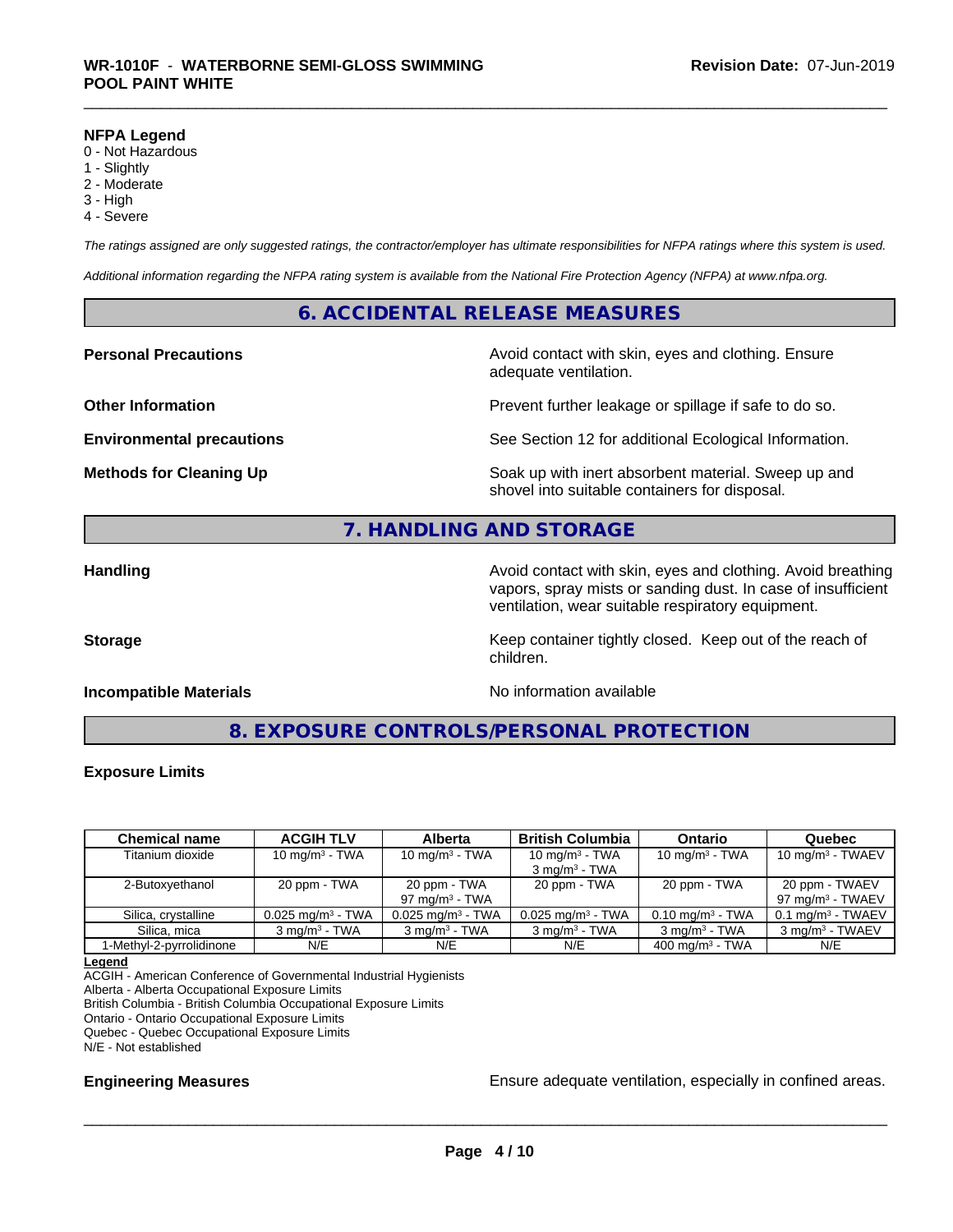#### **Personal Protective Equipment**

**Eye/Face Protection Safety glasses with side-shields. Skin Protection Protection Protective gloves and impervious clothing. Respiratory Protection In case of insufficient ventilation wear suitable respiratory** equipment.

**Hygiene Measures Avoid contact with skin, eyes and clothing. Remove and Avoid contact with skin, eyes and clothing. Remove and Avoid contact with skin, eyes and clothing. Remove and** wash contaminated clothing before re-use. Wash thoroughly after handling.

### **9. PHYSICAL AND CHEMICAL PROPERTIES**

**Appearance** liquid **Odor** little or no odor **Odor Threshold No information available Density (lbs/gal)** 10.55 - 10.65<br> **Specific Gravity** 1.26 - 1.28 **Specific Gravity pH** No information available **Viscosity (cps)** No information available **Solubility(ies)**<br> **Water solubility**<br> **Water solubility Evaporation Rate Evaporation Rate No information available Vapor pressure** No information available **Vapor density No information available No** information available **Wt. % Solids** 45 - 55 **Vol. % Solids** 30 - 40 **Wt. % Volatiles** 45 - 55 **Vol. % Volatiles** 60 - 70 **VOC Regulatory Limit (g/L)** < 340 **Boiling Point (°F)** 212 **Boiling Point (°C)** 100 **Freezing point (°F)** 32 **Freezing Point (°C)** 0 **Flash point (°F)** Not applicable **Flash Point (°C)** Not applicable **Method** Not applicable **Flammability (solid, gas)** Not applicable **Upper flammability limit:** Not applicable **Lower flammability limit:** Not applicable **Autoignition Temperature (°F)**<br> **Autoignition Temperature (°C)** No information available **Autoignition Temperature (°C) Decomposition Temperature (°F)** No information available **Decomposition Temperature (°C)** No information available **Partition coefficient Community Contract Contract Contract Contract Contract Contract Contract Contract Contract Contract Contract Contract Contract Contract Contract Contract Contract Contract Contract Contract Contr** 

**No information available** 

# **10. STABILITY AND REACTIVITY**

**Reactivity** Not Applicable

**Chemical Stability Stable under normal conditions.**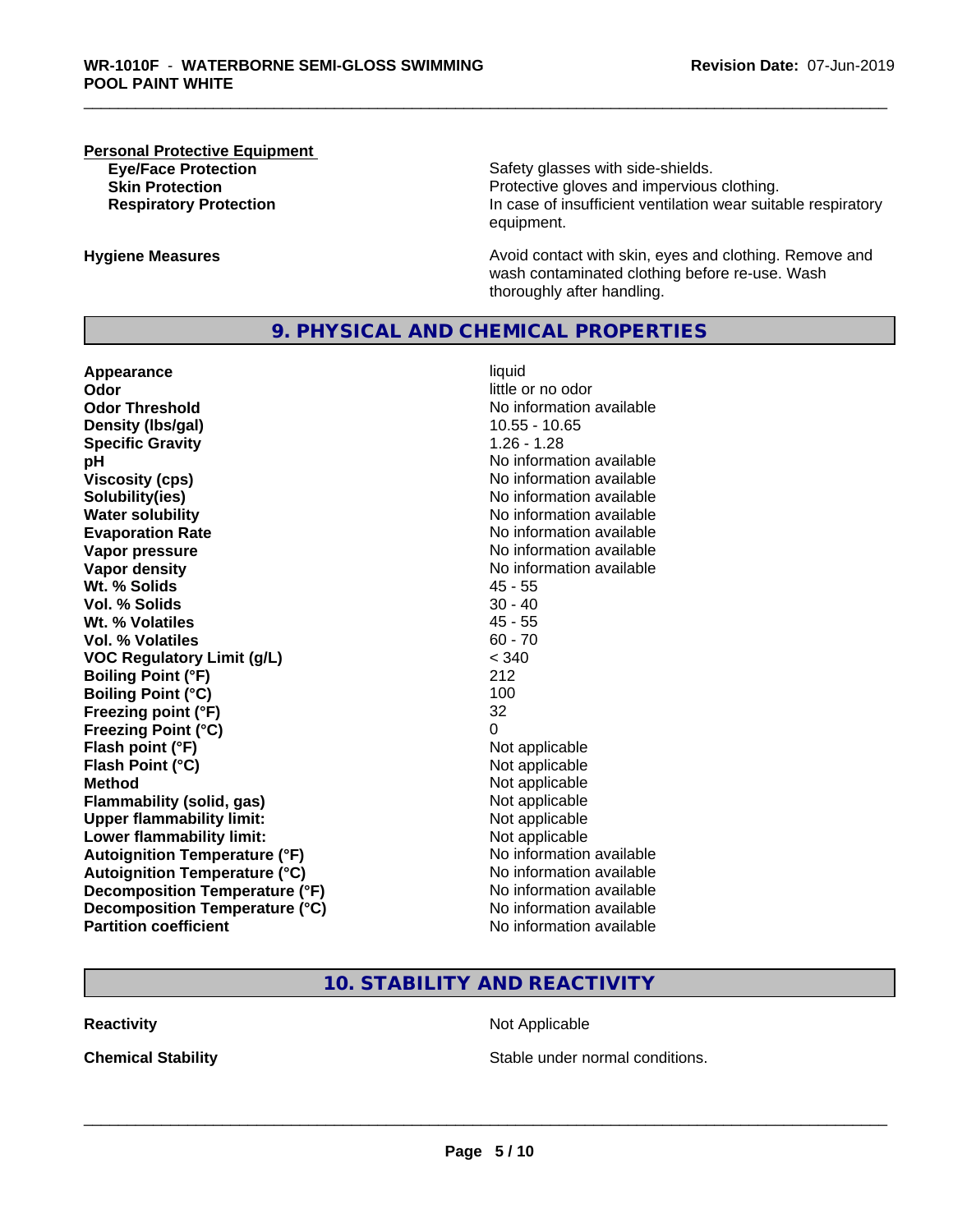| <b>Conditions to avoid</b>              | Prevent from freezing.                   |
|-----------------------------------------|------------------------------------------|
| <b>Incompatible Materials</b>           | No materials to be especially mentioned. |
| <b>Hazardous Decomposition Products</b> | None under normal use.                   |
| Possibility of hazardous reactions      | None under normal conditions of use.     |

# **11. TOXICOLOGICAL INFORMATION**

#### **Product Information Information on likely routes of exposure**

**Acute Toxicity** 

**Principal Routes of Exposure Exposure** Eye contact, skin contact and inhalation.

Substance may cause slight skin irritation. Prolonged or repeated contact may dry skin and cause irritation.

**STOT - repeated exposure** Causes damage to organs through prolonged or repeated

**Product Information Information No information available** 

#### **Symptoms related to the physical,chemical and toxicological characteristics**

**Symptoms** No information available

vomiting and diarrhea.

exposure if inhaled.

**No information available.** 

May damage fertility or the unborn child.<br>No information available.

#### **Delayed and immediate effects as well as chronic effects from short and long-term exposure**

**Eye contact Exercise Solution Exercise Solution** May cause slight irritation<br> **Substance may cause slight contact** 

**Inhalation** May cause irritation of respiratory tract. **Ingestion Ingestion Index is a linear in the line of the line of the line of the line of the line of the line of the line of the line of the line of the line of the line of the line of the line of the line of the line** 

**Sensitization**<br> **No** information available.<br> **No** information available.<br>
No information available. **Mutagenic Effects**<br> **Reproductive Effects**<br> **Reproductive Effects**<br> **Reproductive Effects Developmental Effects Target organ effects No information available. STOT** - single exposure<br> **STOT** - repeated exposure<br> **STOT** - repeated exposure<br> **STOT** - repeated exposure

**Other adverse effects** No information available. **Aspiration Hazard Aspiration Hazard No information available.** 

#### **Numerical measures of toxicity**

#### **The following values are calculated based on chapter 3.1 of the GHS document**

| ATEmix (oral)                        | 5197 mg/kg  |
|--------------------------------------|-------------|
| <b>ATEmix (dermal)</b>               | 17977 ma/ka |
| <b>ATEmix (inhalation-dust/mist)</b> | 27.9 ma/L   |
| <b>ATEmix (inhalation-vapor)</b>     | 204.8 mg/L  |

**Component Information**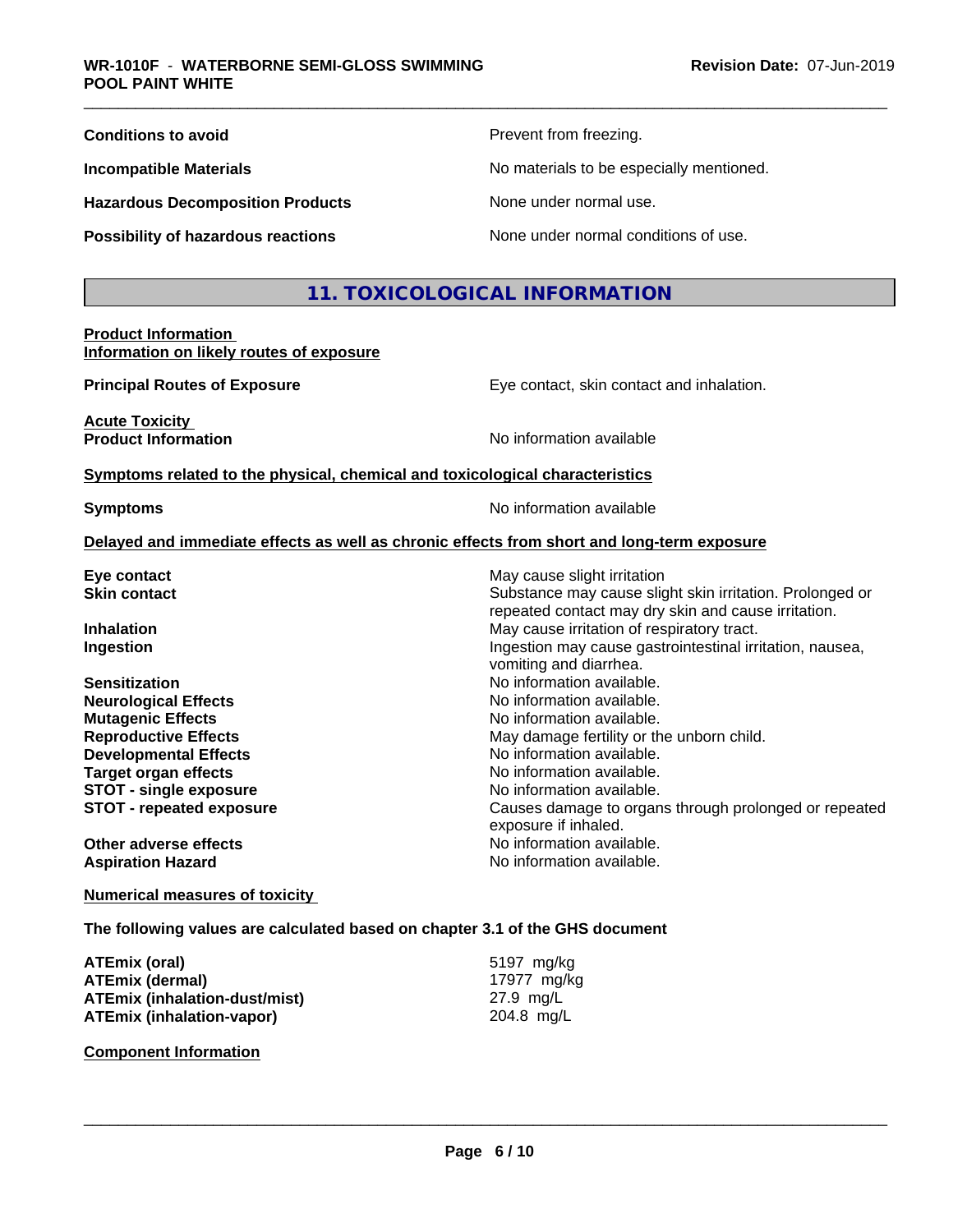| Chemical name                                                                                 | Oral LD50             | Dermal LD50             | <b>Inhalation LC50</b>  |
|-----------------------------------------------------------------------------------------------|-----------------------|-------------------------|-------------------------|
| Titanium dioxide<br>13463-67-7                                                                | $> 10000$ mg/kg (Rat) |                         |                         |
| 2-Butoxyethanol<br>111-76-2                                                                   | $= 1300$ mg/kg (Rat)  | $>$ 2000 mg/kg (Rabbit) | > 4.9 mg/L (Rat) 3H     |
| Silica, crystalline<br>14808-60-7                                                             | $= 500$ mg/kg (Rat)   |                         |                         |
| 2,2,4-trimethyl-1,3-propanediol<br>diisobutyrate<br>6846-50-0                                 | $>$ 3200 mg/kg (Rat)  |                         |                         |
| Propanoic acid, 2-methyl-,<br>monoester with<br>2,2,4-trimethyl-1,3-pentanediol<br>25265-77-4 | $=$ 3200 mg/kg (Rat)  | $> 15200$ mg/kg (Rat)   | $> 3.55$ mg/L (Rat) 6 h |
| Silica amorphous<br>7631-86-9                                                                 | $> 5000$ mg/kg (Rat)  | $>$ 2000 mg/kg (Rabbit) | $> 2.2$ mg/L (Rat) 1 h  |
| 1-Methyl-2-pyrrolidinone<br>872-50-4                                                          | $=$ 3914 mg/kg (Rat)  | $= 8$ g/kg (Rabbit)     | $= 3.1$ mg/L (Rat) 4 h  |

#### **Carcinogenicity**

*The information below indicateswhether each agency has listed any ingredient as a carcinogen:.*

| <b>Chemical name</b> | <b>IARC</b>                    | <b>NTP</b>             |
|----------------------|--------------------------------|------------------------|
|                      | 2B - Possible Human Carcinogen |                        |
| Titanium dioxide     |                                |                        |
|                      | 1 - Human Carcinogen           | Known Human Carcinogen |
| Silica, crystalline  |                                |                        |

• Crystalline Silica has been determined to be carcinogenic to humans by IARC (1) when in respirable form. Risk of cancer depends on duration and level of inhalation exposure to spray mist or dust from sanding the dried paint.

• Although IARC has classified titanium dioxide as possibly carcinogenic to humans (2B), their summary concludes: "No significant exposure to titanium dioxide is thought to occur during the use of products in which titanium dioxide is bound to other materials, such as paint."

#### **Legend**

IARC - International Agency for Research on Cancer NTP - National Toxicity Program OSHA - Occupational Safety & Health Administration

**12. ECOLOGICAL INFORMATION**

# **Ecotoxicity Effects**

The environmental impact of this product has not been fully investigated.

### **Product Information**

# **Acute Toxicity to Fish**

No information available

### **Acute Toxicity to Aquatic Invertebrates**

No information available

#### **Acute Toxicity to Aquatic Plants**

No information available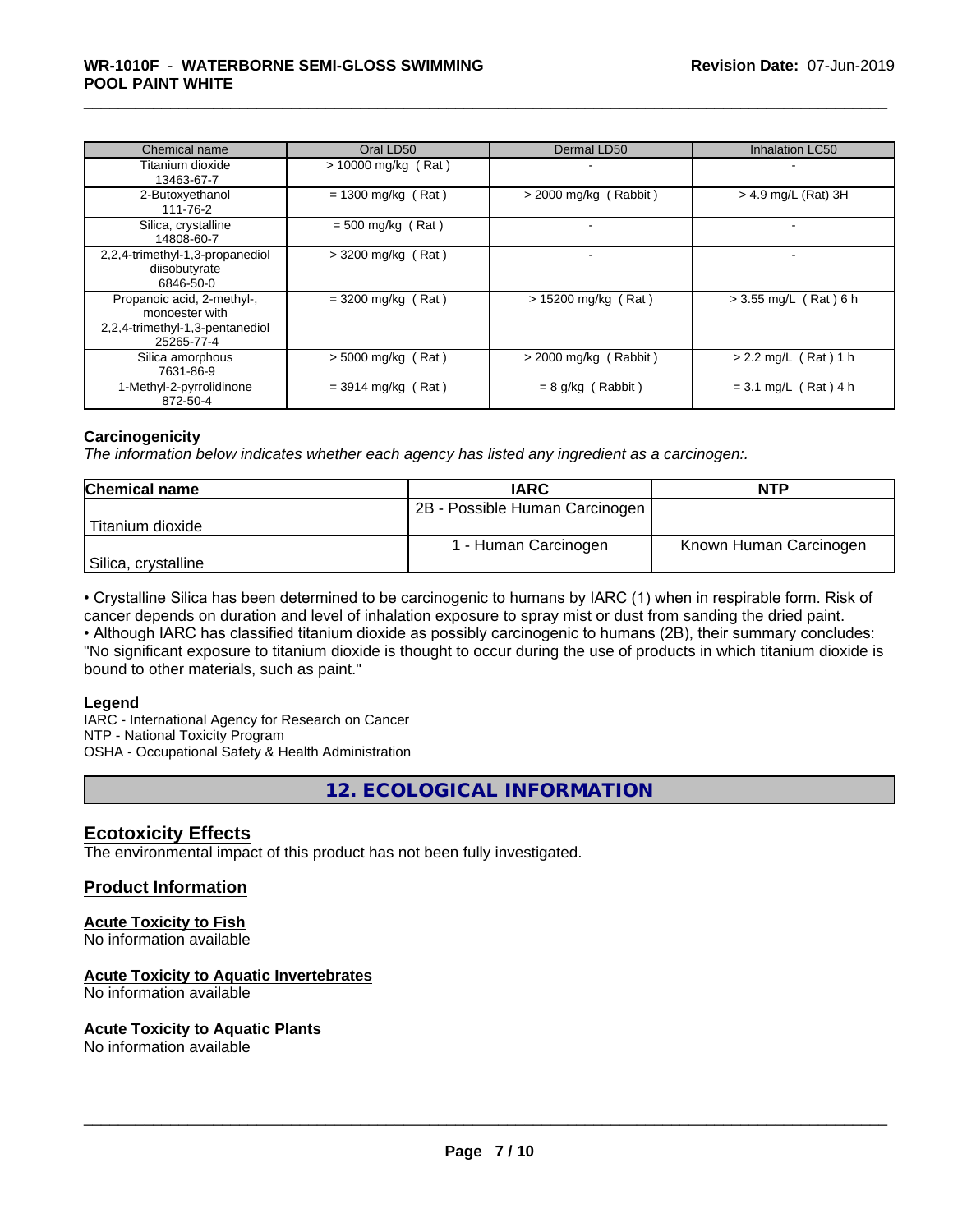#### **Persistence / Degradability**

No information available.

#### **Bioaccumulation**

There is no data for this product.

#### **Mobility in Environmental Media**

No information available.

#### **Ozone**

No information available

#### **Component Information**

#### **Acute Toxicity to Fish**

Titanium dioxide  $LC50:$  > 1000 mg/L (Fathead Minnow - 96 hr.) 2-Butoxyethanol LC50: 1490 mg/L (Bluegill sunfish - 96 hr.)

#### **Acute Toxicity to Aquatic Invertebrates**

No information available

#### **Acute Toxicity to Aquatic Plants**

No information available

# **13. DISPOSAL CONSIDERATIONS**

**Waste Disposal Method Dispose of in accordance with federal, state, provincial,** and local regulations. Local requirements may vary, consult your sanitation department or state-designated environmental protection agency for more disposal options.

# **14. TRANSPORT INFORMATION**

**TDG** Not regulated **ICAO / IATA** Not regulated

**IMDG / IMO** Not regulated

# **15. REGULATORY INFORMATION**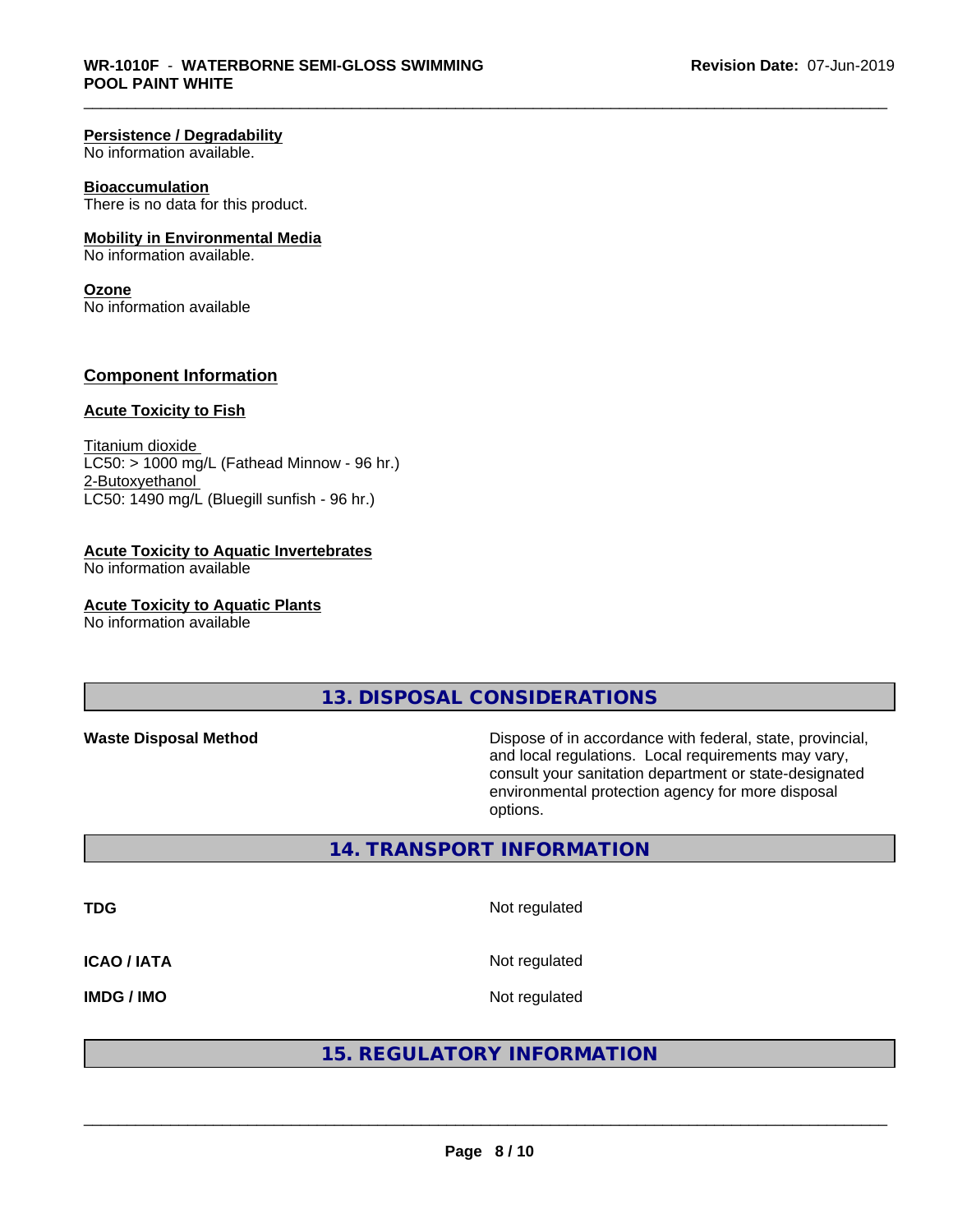# **International Inventories**

| <b>TSCA: United States</b> | Yes - All components are listed or exempt. |
|----------------------------|--------------------------------------------|
| <b>DSL: Canada</b>         | Yes - All components are listed or exempt. |

# **National Pollutant Release Inventory (NPRI)**

#### **NPRI Parts 1- 4**

This product contains the following Parts 1-4 NPRI chemicals:

| <b>Chemical name</b>     | CAS No.  | Weiaht-%    | <b>NPRI Parts 1-4</b> |  |
|--------------------------|----------|-------------|-----------------------|--|
| ∠-Butoxyethanol          | 111-76-2 | 7%          | .istec                |  |
| 1-Methyl-2-pyrrolidinone | 872-50-4 | 1%<br>J.5 - | .isted                |  |

#### **NPRI Part 5**

This product contains the following NPRI Part 5 Chemicals:

| <b>Chemical name</b> | CAS No.        | Weight-% | <b>NPRI Part 5</b> |
|----------------------|----------------|----------|--------------------|
| 2-Butoxyethanol      | $111 - 76 - ?$ | 7%       | .isted             |

#### **WHMIS Regulatory Status**

This product has been classified in accordance with the hazard criteria of the Hazardous Products Regulations (HPR) and the SDS contains all the information required by the HPR.

| <b>16. OTHER INFORMATION</b> |               |                                                                            |                      |                                                                                                                                               |  |
|------------------------------|---------------|----------------------------------------------------------------------------|----------------------|-----------------------------------------------------------------------------------------------------------------------------------------------|--|
|                              |               |                                                                            |                      |                                                                                                                                               |  |
| HMIS -                       | Health: $2^*$ | <b>Flammability: 0</b>                                                     | <b>Reactivity: 0</b> | $PPE: -$                                                                                                                                      |  |
| <b>HMIS Legend</b>           |               |                                                                            |                      |                                                                                                                                               |  |
| 0 - Minimal Hazard           |               |                                                                            |                      |                                                                                                                                               |  |
| 1 - Slight Hazard            |               |                                                                            |                      |                                                                                                                                               |  |
| 2 - Moderate Hazard          |               |                                                                            |                      |                                                                                                                                               |  |
| 3 - Serious Hazard           |               |                                                                            |                      |                                                                                                                                               |  |
| 4 - Severe Hazard            |               |                                                                            |                      |                                                                                                                                               |  |
| * - Chronic Hazard           |               |                                                                            |                      |                                                                                                                                               |  |
|                              |               | X - Consult your supervisor or S.O.P. for "Special" handling instructions. |                      |                                                                                                                                               |  |
|                              |               |                                                                            |                      | Note: The PPF rating has intentionally been left blank. Choose appropriate PPF that will protect employees from the hazards the material will |  |

*Note: The PPE rating has intentionally been left blank. Choose appropriate PPE that will protect employees from the hazards the material will present under the actual normal conditions of use.*

*Caution: HMISÒ ratings are based on a 0-4 rating scale, with 0 representing minimal hazards or risks, and 4 representing significant hazards or risks. Although HMISÒ ratings are not required on MSDSs under 29 CFR 1910.1200, the preparer, has chosen to provide them. HMISÒ ratings are to be used only in conjunction with a fully implemented HMISÒ program by workers who have received appropriate HMISÒ training. HMISÒ is a registered trade and service mark of the NPCA. HMISÒ materials may be purchased exclusively from J. J. Keller (800) 327-6868.*

 **WARNING!** If you scrape, sand, or remove old paint, you may release lead dust. LEAD IS TOXIC. EXPOSURE TO LEAD DUST CAN CAUSE SERIOUS ILLNESS, SUCH AS BRAIN DAMAGE, ESPECIALLY IN CHILDREN. PREGNANT WOMEN SHOULD ALSO AVOID EXPOSURE.Wear a NIOSH approved respirator to control lead exposure. Clean up carefully with a HEPA vacuum and a wet mop. Before you start, find out how to protect yourself and your family by logging onto Health Canada @